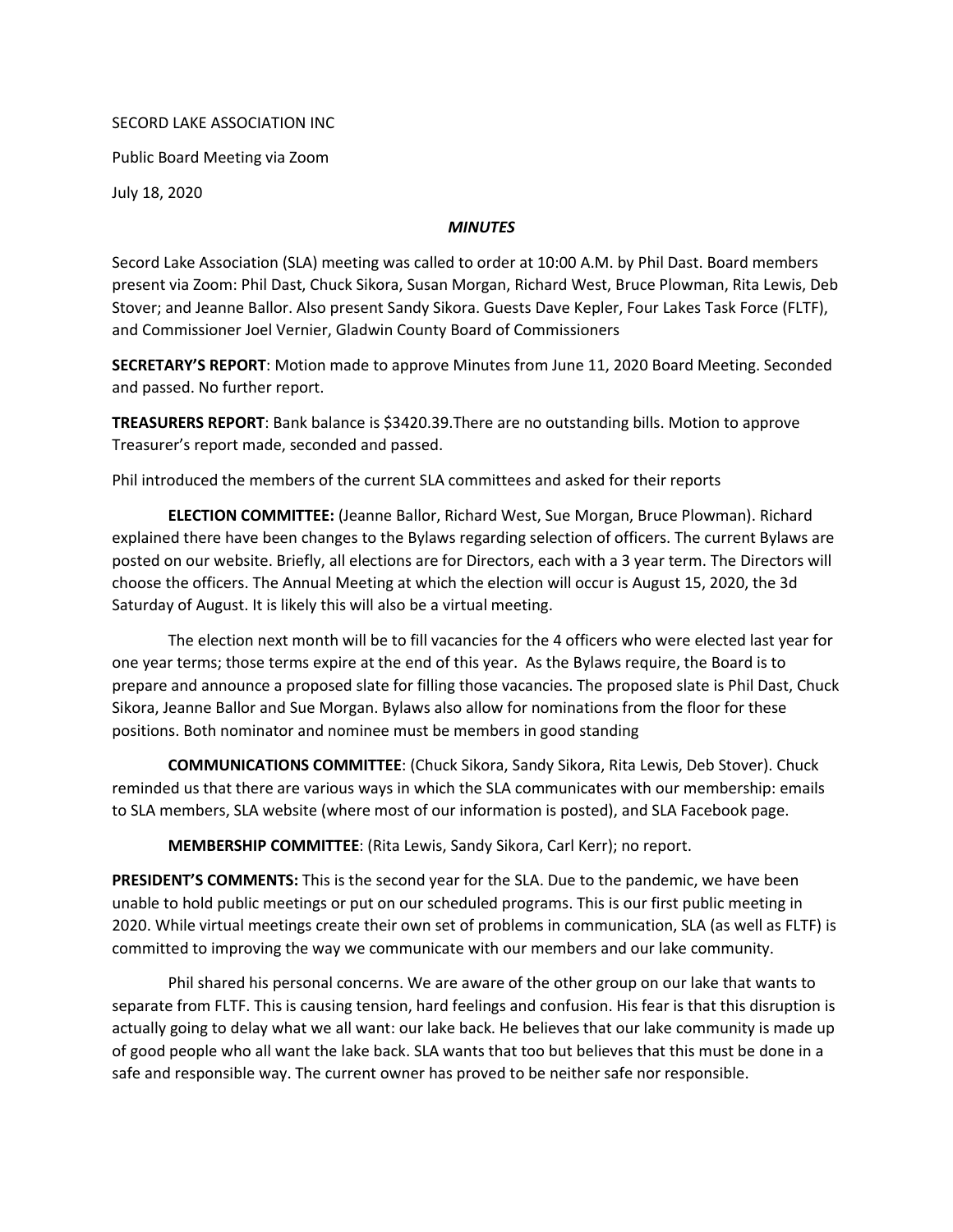SLA received a letter yesterday from the Speaker of Dam Safety Officials. In this letter, caution was urged about relying on the current owner and its representatives; they have caused problems not only in our lake system but in other lake system dams they have owned. Some of these problem have actually led to dam removal. Our 100 year old dam needs more than a bandaid. It needs to be brought up to current standards so it is safe before we raise the water levels. What has happened is neither the fault of FLTF nor SLA nor our lake community. It happened because for years the present owner has not repaired and maintained the dams as was required, so the dams were not able to withstand the extreme weather event.

This is a time for all of us in our lake community to pull together, not separate. SLA will be reaching out to our community for people who can volunteer their expertise to improve the enjoyment and safety of our lake.

DAVE KEPLER, FOUR LAKES TASK FORCE (FLTF): Mr. Kepler introduced himself, as a homeowner on Sanford Lake whose home and whose daughter's home were damaged in the flooding. He like everyone else wants our dams fixed and our lakes filled. FLTF is focused on accomplishing that. Today, he wants to address some of the issues specifically around Secord Lake.

The challenge is that FERC is the only entity that can approve raising the water on Secord; that is a fact. Shortly after May 19, FERC ordered the current owner to draw down the lakes and to undertake inspections. The inspection reports were due around May 22. They were not completed until June 8. Part of the delay was due to the fact that the current owner had no engineering staff to deal with the issues. It was not until July 9 that the report on dam safety was filed. It was filed under the Critical Infrastructure Information Act (CII), which prevents terrorists from looking at data about infrastructure. FLTF believes that was not appropriate, and is fighting through that. FERC has not yet responded to that report.

A report should be out pretty soon specifically on the Secord dam. A lot will be learned from that report. A lot can be presently learned from the Smallwood report, which is available now. In a July 15 letter regarding Smallwood, FERC stated that the current owner may not return the reservoir to normal lake levels until it has satisfactorily addressed the numerous issues detailed in the letter and has received authorization from FERC. Secord and Smallwood have the same embankment construction. This letter provides a practical view of what will most likely required of Secord. Secord and Smallwood will have their own repair plan and schedule and will not be assessed for rebuilding of the other two dams. The plan for Secord will be expedited to the extent possible but may take longer due to the number of repairs that may be required.

The FLTF web site has been improved. It now has a document library, as well as a search function to make it easier to locate a specific document. The letter mentioned from FERC to the current owner can be found in that library. Improvement of our communication with the lake communities will continue.

The reality is that we have a long term under-investment issue that was tolerated by FERC for a long time. As a result, our dam will need significant investment. FLTF had a plan in place to acquire ownership and make the necessary repairs. Due to the extreme weather event, that plan is no longer viable, and we have lost months in progressing toward that goal. The current ownership structure is not sustainable. The only ownership structure that works now is with the counties' ownership of the dams.